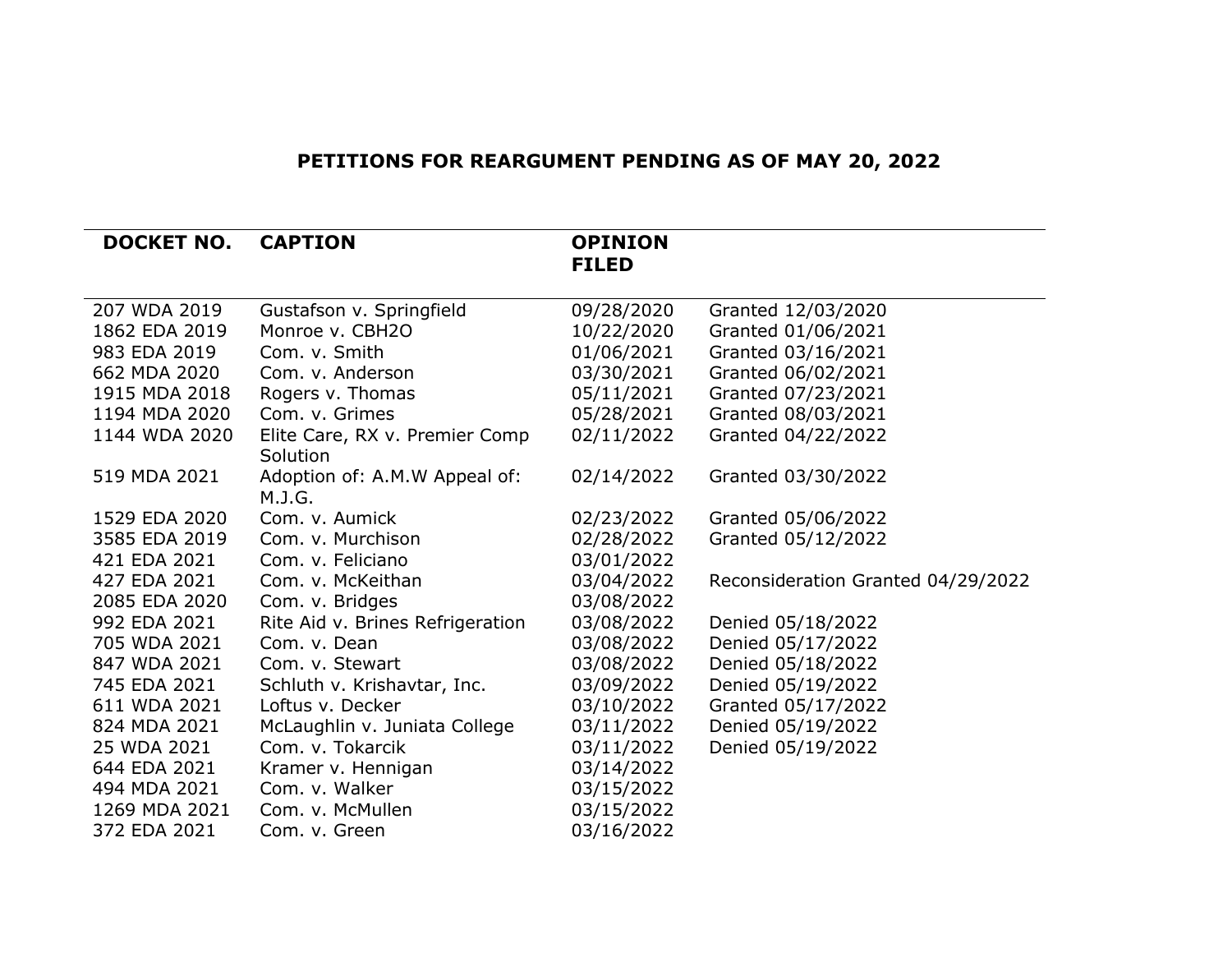| 242 MDA 2021  | Com. v. Brown                   | 03/16/2022 |                      |
|---------------|---------------------------------|------------|----------------------|
| 1979 EDA 2021 | Com. v. Ross                    | 03/18/2022 |                      |
| 984 MDA 2020  | Com. v. Edgin                   | 03/22/2022 |                      |
| 1795 EDA 2021 | DeLage Landen v. Burke          | 03/24/2022 |                      |
| 1311 EDA 2020 | Com. v. Williams                | 03/28/2022 |                      |
| 618 WDA 2021  | Com. v. Czako                   | 03/29/2022 |                      |
| 926 WDA 2021  | 9795 Perry Highway v. Bernard   | 03/29/2022 |                      |
| 430 WDA 2021  | Com. v. Hardy                   | 03/30/2022 |                      |
| 329 MDA 2021  | Com. v. Luksik                  | 04/01/2022 |                      |
| 922 MDA 2021  | Com. v. Hadden                  | 04/01/2022 |                      |
| 1154 MDA 2021 | Com. v. Ziff                    | 04/01/2022 |                      |
| 861 WDA 2021  | Com. v. Bierley                 | 04/01/2022 |                      |
| 916 WDA 2021  | Com. v. Romanetti               | 04/01/2022 |                      |
| 1696 EDA 2021 | In the Interest of: J.L.B.      | 04/04/2022 | Denied 05/13/2022    |
| 348 MDA 2021  | Getting v. Mark Sales           | 04/07/2022 |                      |
| 906 MDA 2021  | Com. v. Curry                   | 04/08/2022 |                      |
| 1108 EDA 2021 | Firstrust Bank v. Wilkinson     | 04/11/2022 |                      |
|               | Roofing                         |            |                      |
| 857 WDA 2021  | Com. v. Davis                   | 04/11/2022 |                      |
| 2140 EDA 2020 | Com. v. Garcia                  | 04/12/2022 |                      |
| 1146 MDA 2021 | Com. v. Peroza-Benitez          | 04/12/2022 | Dismissed 05/16/2022 |
| 1215 MDA 2021 | Com. v. Davis                   | 04/12/2022 |                      |
| 903 EDA 2021  | Com. v. Dunn                    | 04/13/2022 |                      |
| 1296 WDA 2020 | Com. v. Ondra                   | 04/13/2022 |                      |
| 198 MDA 2021  | Com. v. Wiley                   | 04/19/2022 |                      |
| 551 MDA 2021  | True RR Realty, Inc. v. McNees, | 04/19/2022 |                      |
|               | <b>Wallace &amp; Nurick</b>     |            |                      |
| 350 WDA 2021  | Com v. Nelson                   | 04/19/2022 |                      |
| 808 WDA 2021  | Moore v. Kempel                 | 04/19/2022 |                      |
| 1122 WDA 2021 | Com. v. Mickens                 | 04/19/2022 |                      |
| 326 MDA 2021  | Snyder v. Snyder                | 04/20/2022 |                      |
| 982 MDA 2021  | Com. v. Show                    | 04/21/2022 |                      |
| 502 EDA 2021  | Com v. Fantauzzi                | 04/27/2022 |                      |
| 1457 MDA 2021 | Com. v. Stewart                 | 04/28/2022 |                      |
| 635 WDA 2021  | Dressler Family v. PennEnergy   | 04/29/2022 |                      |